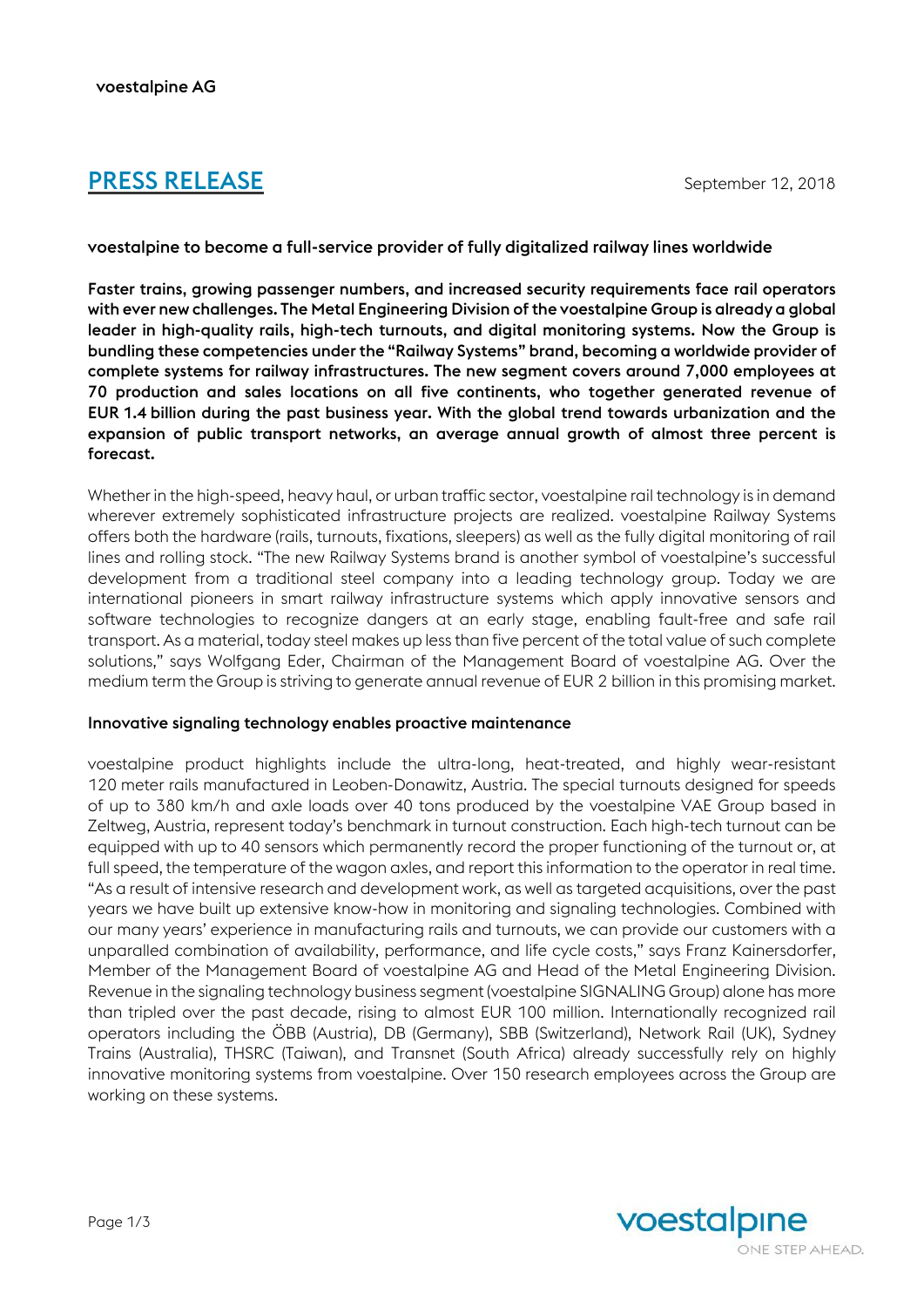### Major orders worldwide—urbanization a driver of growth

In the urban traffic segment, voestalpine has most recently supplied rails, turnouts, and signaling technology for the highest-altitude metro system in the world in Quito (Ecuador), for the world's largest metro network in Riyadh (Saudi Arabia), and for streetcar systems construction and upgrades in Newcastle and Canberra (Australia), Dublin (Ireland), Nottingham (England), Bergen (Norway), and Vienna (Austria). Over the next five years new and upgraded metro system projects are expected in over 80 cities around the world. The 70 km long Gotthard Base Tunnel in Switzerland, which opened in 2016, also consists of a single voestalpine complete solution system comprising 18,000 tons of rails and 39 turnouts, including monitoring technology. Two orders for heavy-duty railways in Australia are currently being processed: the Group is supplying fully digital, complete rail systems for coal and ore transport which are designed to monitor extreme loads. "voestalpine Railway Systems is also an important partner in the expansion of the world's largest high-speed rail network in China," says Franz Kainersdorfer.

### voestalpine Railway Systems at InnoTrans 2018 in Berlin

The new Railway Systems brand will be officially presented to customers and partners of voestalpine at Innotrans, the largest international trade fair for rail technology, in Berlin from September 18 to 21, 2018. The Group will present its entire portfolio of products and services for mixed traffic, urban (streetcars, metro systems, rapid transit systems), high-speed, and freight (heavy haul and industrial railways) on its 1,000  $m^2$  exhibition stand.

#### Metal Engineering Division

The voestalpine Group's Metal Engineering Division is the global market leader in railway infrastructure systems and associated signaling technology (Railway Systems), and the European market leader in quality wire. The division is also a leading provider of tubulars and high-quality welding consumables. Customer segments include the railway infrastructure industry, the oil & gas industry, the mechanical engineering and automotive industries, as well as the construction industry. In the business year 2017/18 the Division and its Steel, Railway Systems, Wire Technology, Tubulars, and Welding Consumables business units generated revenue of around EUR 3 billion, of which over 40 percent was generated outside Europe. The division, with around 13,500 employees worldwide, generated an operating result (EBITDA) of EUR 372 million.

### The voestalpine Group

In its business segments, voestalpine is a globally leading technology and capital goods group with a unique combination of material and processing expertise. voestalpine, which operates globally, has around 500 Group companies and locations in more than 50 countries on all five continents. It has been listed on the Vienna Stock Exchange since 1995. With its top-quality products and system solutions using steel and other metals, it is one of the leading partners to the automotive and consumer goods industries in Europe as well as to the aerospace and oil & gas industries worldwide. voestalpine is also the world market leader in turnout technology, special rails, tool steel, and special sections. In the business year 2017/18, the Group generated revenue of around EUR 13 billion, with an operating result (EBITDA) of almost EUR 2 billion; it has around 51,600 employees worldwide.